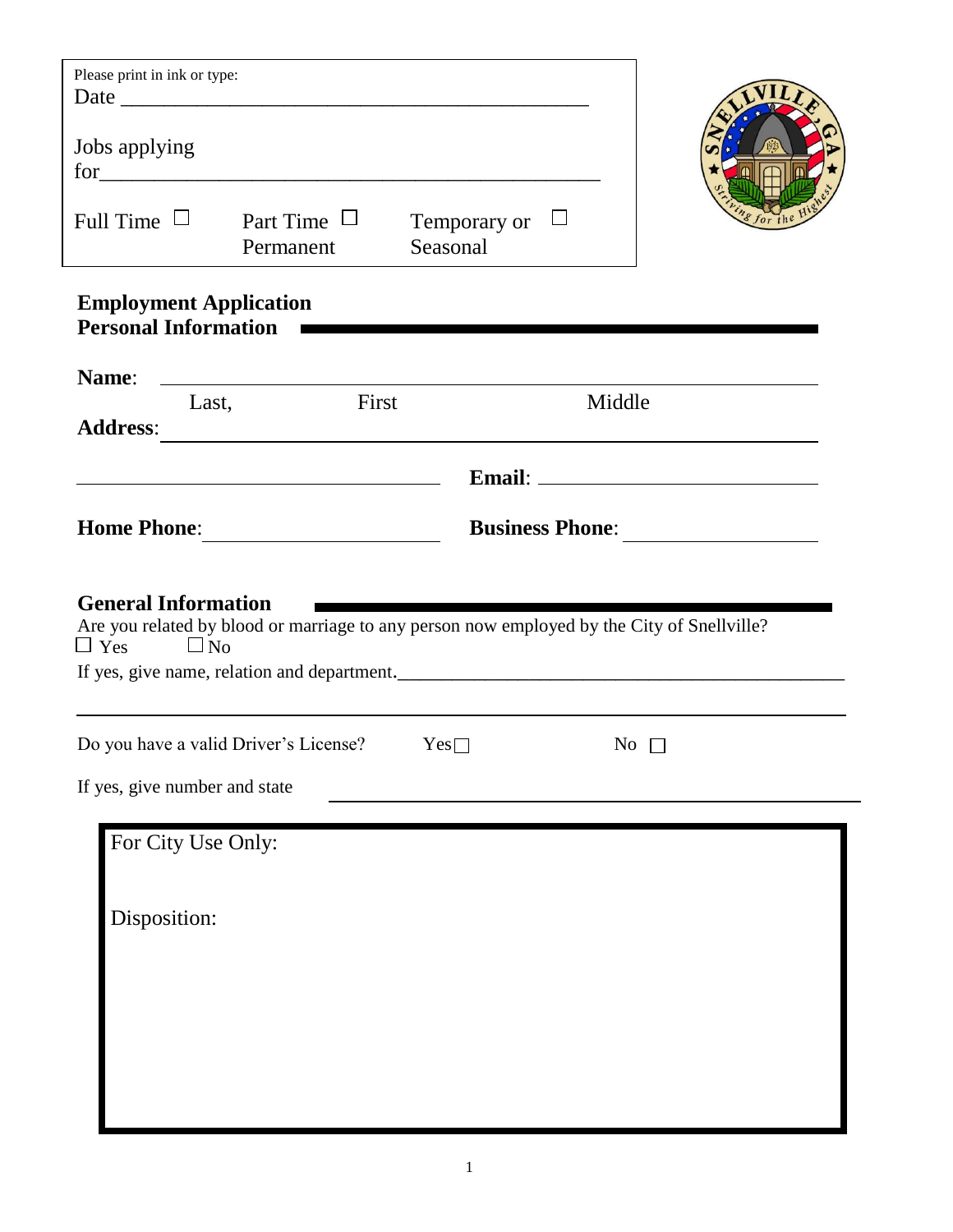Please include volunteer or military service. Account for at least the past 10 years including periods of unemployment and unpaid work experience. Include relevant experience or prior experience more than 10 years old. If additional space is needed, continue on back.

| 1 Present or Last Employer                                                                  |                                                                      |  |  |  |
|---------------------------------------------------------------------------------------------|----------------------------------------------------------------------|--|--|--|
|                                                                                             |                                                                      |  |  |  |
| Job Title                                                                                   | Job Title                                                            |  |  |  |
| Supervisor's Name/Telephone Number                                                          | Supervisor's Name/Telephone Number                                   |  |  |  |
|                                                                                             |                                                                      |  |  |  |
| Starting Salary \$ ___________ per________                                                  | Starting Salary \$ ___________ per________                           |  |  |  |
| Ending Salary \$ _____________ per__________                                                | Ending Salary \$ ____________ per_________                           |  |  |  |
| Date Employed (mo/yr)                                                                       | Date Employed (mo/yr)                                                |  |  |  |
|                                                                                             |                                                                      |  |  |  |
| If part time, number of hours<br>Worked per week<br>Reason for Leaving ———————————————————— | If part time, number of hours<br>Reason for Leaving ———————————————— |  |  |  |
| Duties (List in order of Importance in Job)                                                 | Duties (List in order of Importance in Job)                          |  |  |  |
|                                                                                             |                                                                      |  |  |  |
|                                                                                             |                                                                      |  |  |  |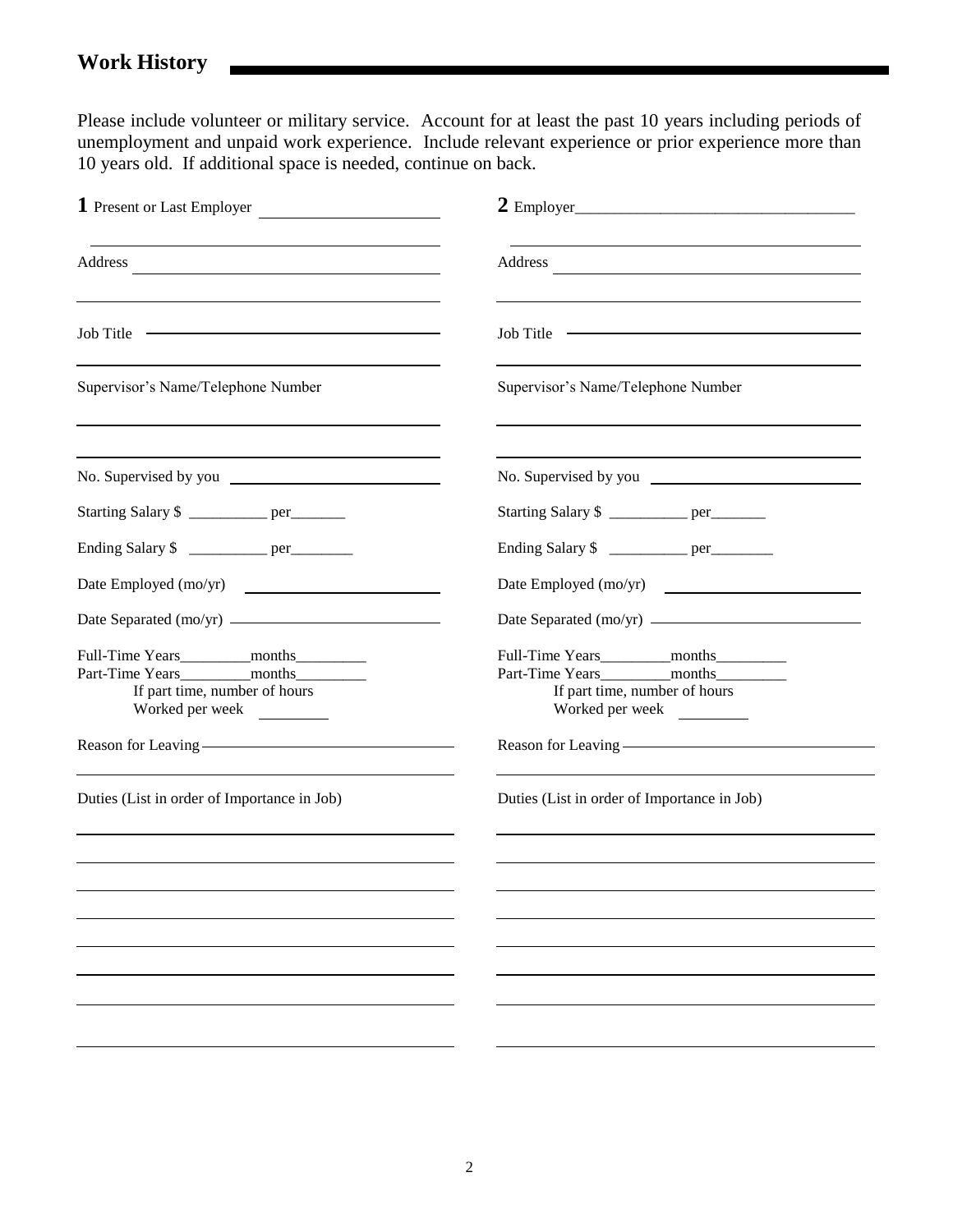## **Work History**

| Address and the contract of the contract of the contract of the contract of the contract of the contract of the contract of the contract of the contract of the contract of the contract of the contract of the contract of th |                                                                                                 |
|--------------------------------------------------------------------------------------------------------------------------------------------------------------------------------------------------------------------------------|-------------------------------------------------------------------------------------------------|
| Job Title                                                                                                                                                                                                                      | Job Title                                                                                       |
| Supervisor's Name/Telephone Number                                                                                                                                                                                             | Supervisor's Name/Telephone Number                                                              |
|                                                                                                                                                                                                                                |                                                                                                 |
| Starting Salary \$ _________ per_______                                                                                                                                                                                        | Starting Salary \$                                                                              |
| Ending Salary \$ ____________ per__________                                                                                                                                                                                    | Ending Salary \$ __________ per_________                                                        |
| Date Employed (mo/yr)                                                                                                                                                                                                          | Date Employed (mo/yr)                                                                           |
|                                                                                                                                                                                                                                | Date Separated (mo/yr)                                                                          |
| If part time, number of hours<br>Worked per week                                                                                                                                                                               | Full-Time Years____________months__________<br>If part time, number of hours<br>Worked per week |
| Reason for Leaving ————————————————————                                                                                                                                                                                        |                                                                                                 |
| Duties (List in order of Importance in Job)                                                                                                                                                                                    | Duties (List in order of Importance in Job)                                                     |
|                                                                                                                                                                                                                                |                                                                                                 |
|                                                                                                                                                                                                                                |                                                                                                 |
|                                                                                                                                                                                                                                |                                                                                                 |
|                                                                                                                                                                                                                                |                                                                                                 |
| <b>References</b>                                                                                                                                                                                                              |                                                                                                 |
| May we contact your present and previous supervisors for reference? If not, please explain                                                                                                                                     |                                                                                                 |

Have you ever had disciplinary action taken against you in the past 12 months? If so please explain, (A "yes: will not automatically disqualify you).\_\_\_\_\_\_\_\_\_\_\_\_\_\_\_\_\_\_\_\_\_\_\_\_\_\_\_\_\_\_\_\_\_\_\_\_\_\_\_\_\_\_\_\_\_\_\_\_\_\_\_\_\_\_\_\_\_\_\_\_\_\_\_\_\_\_\_\_\_\_\_\_\_\_\_\_

\_\_\_\_\_\_\_\_\_\_\_\_\_\_\_\_\_\_\_\_\_\_\_\_\_\_\_\_\_\_\_\_\_\_\_\_\_\_\_\_\_\_\_\_\_\_\_\_\_\_\_\_\_\_\_\_\_\_\_\_\_\_\_\_\_\_\_\_\_\_\_\_\_\_\_\_\_\_\_\_\_\_\_\_\_\_\_\_\_\_\_\_\_\_\_\_\_\_\_\_

Have you ever been dismissed or asked to resign from any job held? If yes please explain (A "yes" will not automatically disqualify you).